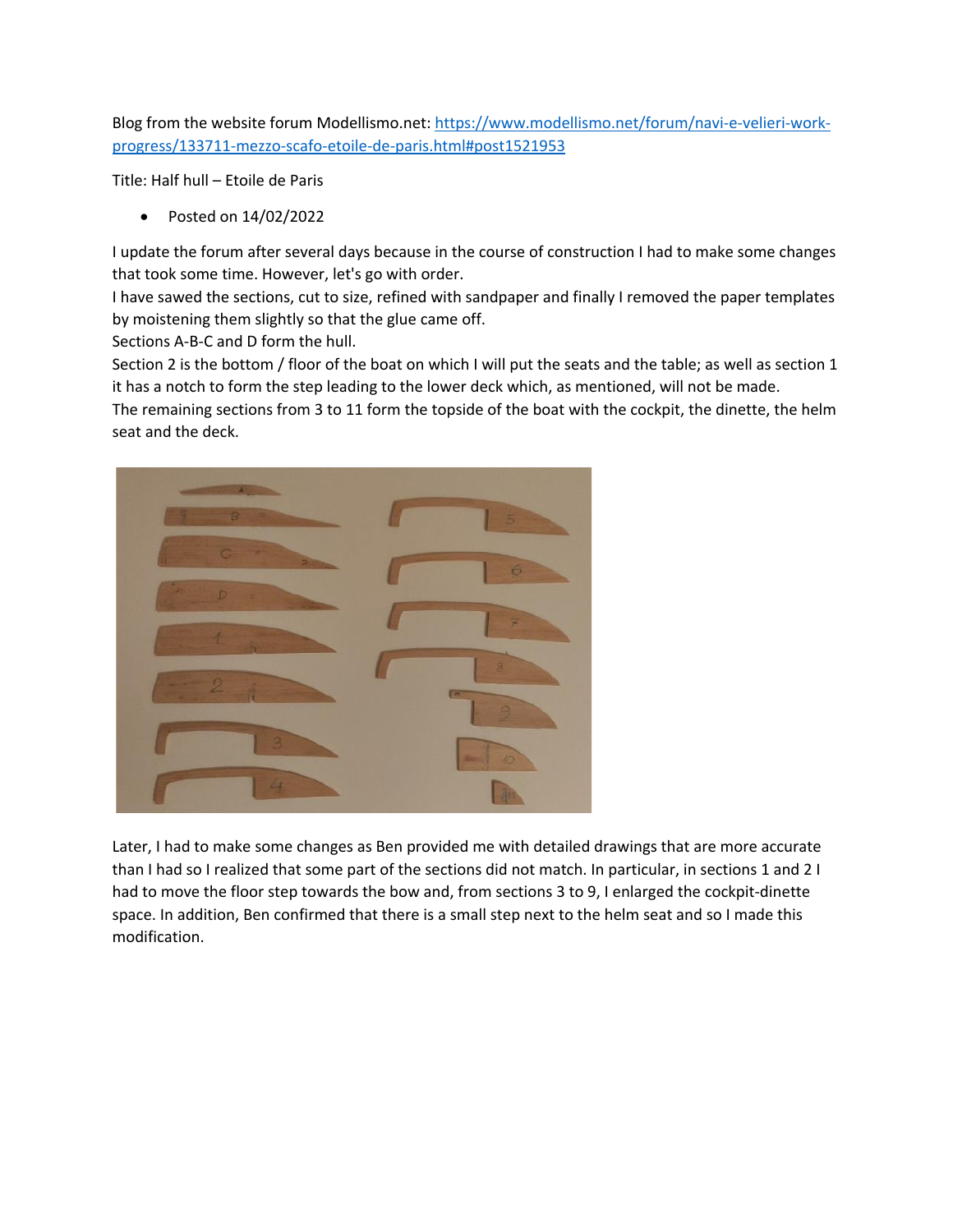

I then drew on section 2 the location of the different elements that I will build later.



A first "dry" assembly test just to see how it goes!



At this point, I proceeded to glue the sections starting from the hull and joining sections 1 and 2 separately from the others in order to refine the step more comfortably at a later time. As always, I used a vinyl glue (Vinavil).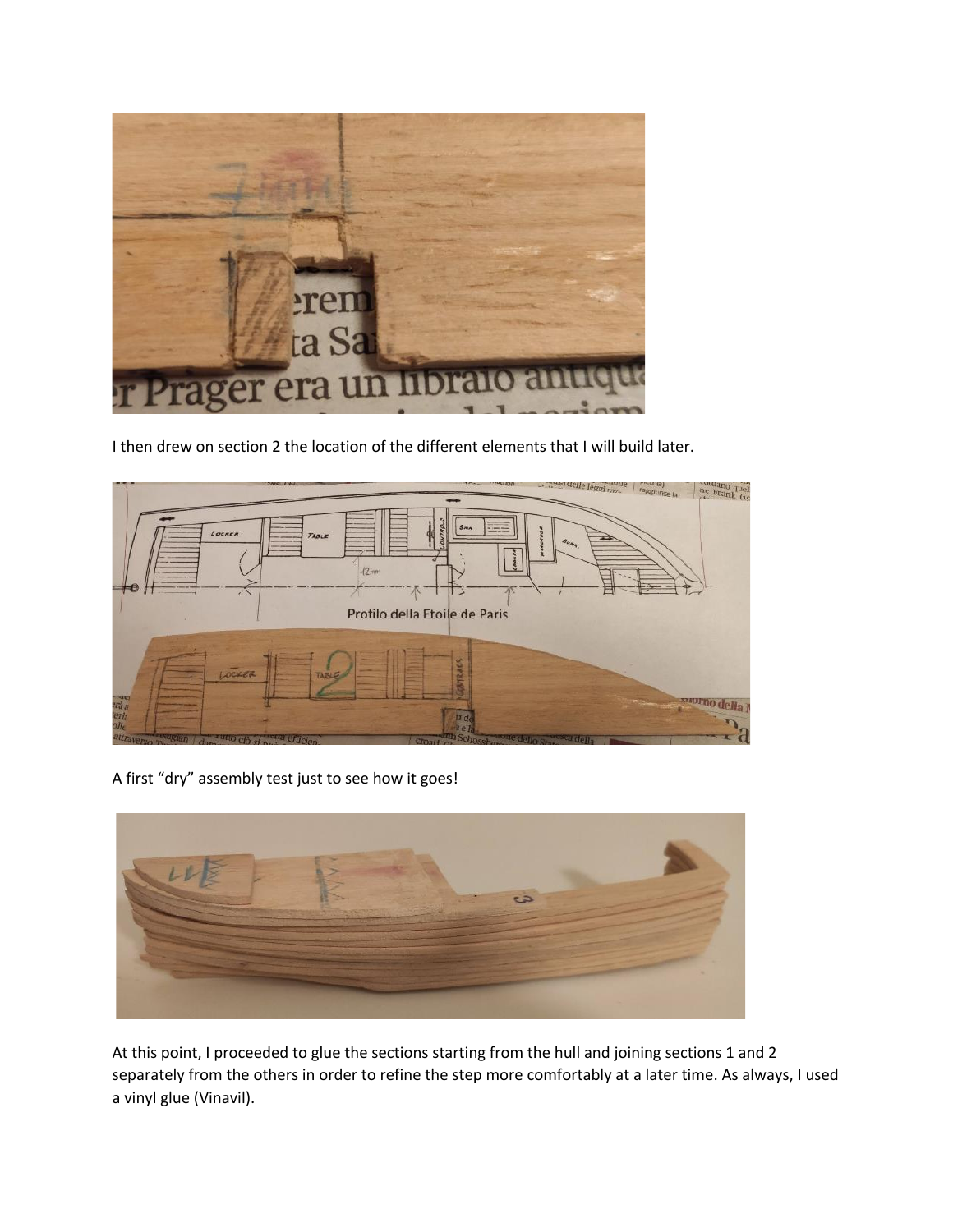Please, note the very basic clamps I've used! I have just ordered a more professional set......